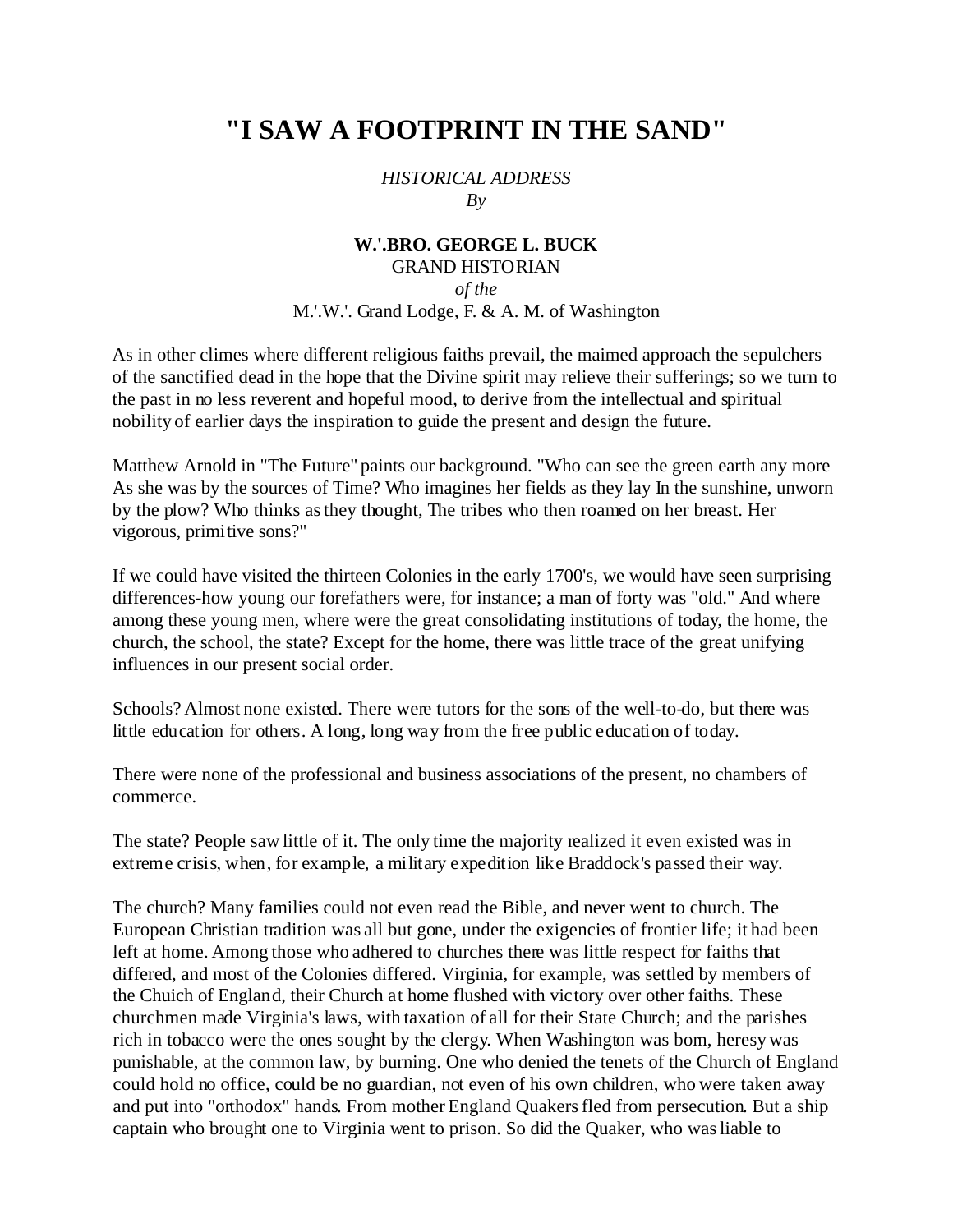execution. Only in the Providence Plantations of Roger Williams and in Catholic Maryland was there religious freedom. It was a far cry to the Statute of Religious Freedom in Virginia in 1789, one of the three lines on the tomb of its author, Thomas Jefferson,-and to the Bill of Rights of the Constitution in 1791. Under such conditions of intolerance there could be no possible unity among thirteen Colonies arising from a common religious impulse.

Yet Thomas Paine, in "Common Sense", written in 1776 to keep up the spirit of an army that had known little but defeat, referred in striking manner to a new government that might come after the victory he forecast. Wrote he, "We have every opportunity and every encouragement before us, to form the noblest, purest constitution on the face of the earth. A situation, similar to the present, hath not happened since the days of Noah until now!"

What ground had he for such prophetic optimism? What forces were to unify these scattered Colonies? If neither education, nor business, nor the state, nor the church provided the foundations of unity, where could men like Paine look for the seeds of nationality?

We can discern at least one unseen influence that went to the making of the nation. No man can tell accurately the manner in which it was transmitted to the Colonies; its traces are meagre; there is no formal record book before 1750. Men who study this influence sometimes differ in what they find. Even the light of the present day does not reveal much that is new, and in such an inquiry, finality can have no place. Yet, looking back today, we can see a footprint in the sand. Let us study it a while.

Melvin Johnson is authority for the statement that Freemasonry has exercised a greater influence upon the establishment and development of American civilization and the fundamentals of our Government than any other single institution. This has never been realized since the days of the first constitutional conventions, in which the landmarks of Masonry with its freedoms and its equality of men, became the landmarks of our liberty. The

Masonic label was submerged, as the ideals of Masonry became the ideals undergirding the supreme law of the land. ,

Whence came Freemasonry to America, and how? The tale is familiar. Masonry came overseas from the British Isles. The Scottish Grand Lodge, first formed in 1736, proceeded to charter new lodges in Boston and Virginia. Prior to this time there was no thought that its unchartered lodges were in the least irregular; but thereafter, naturally, a charter or warrant from this Grand Lodge was necessary to establish the legality of a new lodge. A similar course was followed earlier in Ireland, with its Grand Lodge in 1727, which chartered in New York. But the greatest influence came from the Grand Lodge of London of 1717. This Grand Lodge published in 1723 the great "Freemason's Book", Anderson's "Constitutions", the "book of the law." Prepared by order of the Grand Master, it was official; and being read to new members at every initiation, it soon became venerable as a landmark. This was the book that bound all lodges to the Grand Lodge.

Membership became fashionable; to the lodges flocked noblemen, ambassadors, merchants of wealth, high officers of the British Army and Navy. In all parts of the world Englishmen vied in erecting lodges, military and civilian. England's soldiers were on every continent; her fleets in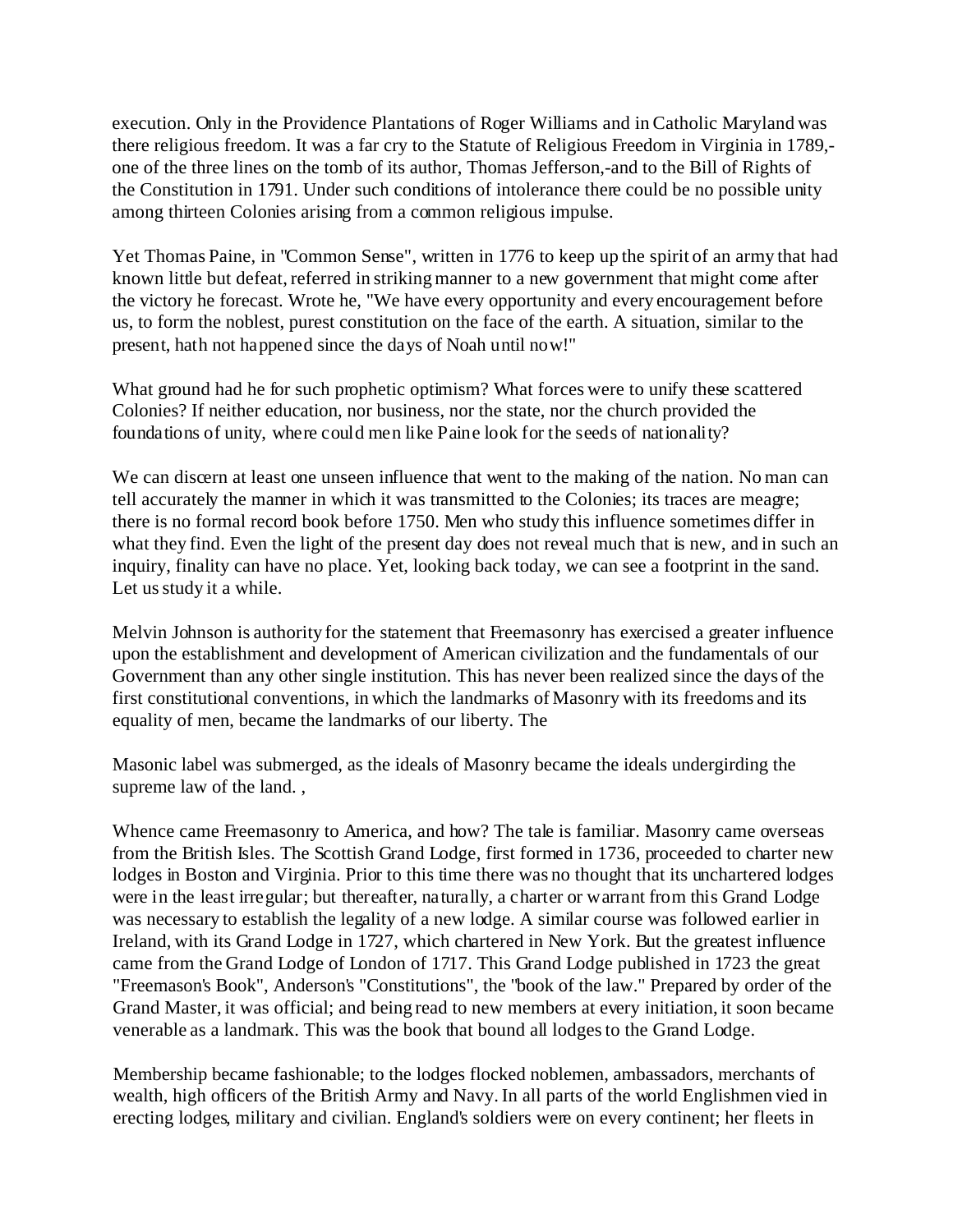the, seven seas. Her Masonry extended from Gibraltar to Bengal, from Russia to Geneva.

And so to the Colonies came this legal and fashionable Masonry, from Scotland, Ireland and especially England. Not with the Pilgrims or Puritans or Cavaliers, but with every favorable wind that filled the sails of army transport or naval ship-of-the-line; every lapping wave that lifted a merchantman onward, carried Masonry to our shores. It kept pace with the tides of immigration. The Colonies wanted the same customs and institutions as the old country. Colonists visiting "home" often joined there so popular and enticing a society. Civil officers of the Crown arriving in America were found to be Masons.

In the "pre-historic" period from the arrival in 1705 of the first Mason, Gov. Andrew Belcher of Massachusetts, to 1730, doubtless Masons gathered and initiated members, acting by "prescriptive right", under the "ancient privilege", according to "immemorial usage." Their informality was the natural result of the itinerant character of operative Masons,-men who chanced to be present. As at home, lodges met in taverns, for early Masonry was more social, with less work, than ours. How like old London to read of Lodges meeting in the Grey Hound Tavern, the George, the Green Dragon, the King's Arms, the Tun Tavern. Thus Masons preserved their home recollections and renewed their fraternal pleasures.

How did Colonial Masonry spread? Well, how does a cell divide? Whenever Masons from various lodges found themselves in a new locality, they simply assembled. If there was a fair chance of continuance, a lodge was formed. No one thought of this natural propagation as irregular. A charter,

a mere parchment of authority, on which we gaze with reverence, then did not mean much.

There were also radical differences between the degree system then and now. Lodges seem to have worked but two degrees. Probably our First and Second were condensed into their First, and our Third into their Second. All business was done on the First, and few Masons advanced beyond it. Only in 1749 was an initiate "passed" as a Fellowcraft.

As deputations for Provincial Grand Lodges arrived from home, these primitive lodges took out warrants, which regularized them. The work of the informal lodges was done; they had planted the seed. In 1721 the Grand Lodge of London adopted the regulation forbidding the formation of a lodge without a warrant from the Grand Master. But news took a long time to travel, and it was 1738 before the regulation was firmly established everywhere. Now it was Masonry, regular and duly constituted, which grew into a mighty influence for good in the New World.

First it was Daniel Coxe, "made" in London, now in the Colonies as justice of the Supreme Court of New Jersey, with his deputation as Provincial Grand Master of New York, New Jersey and Pennsylvania in 1730, for a two year period. He left no records at all. Then Henry Price in Boston, P. G. M. of New England in 1733, and later Thomas Oxnard, in whose jurisdiction was all North America. Forty-two lodges were warranted by Price and his successors, 1734 to 1772, from Canada and Nova Scotia to the West Indies. There was nothing of our present doctrine of exclusive territorial jurisdiction; that came only after the Revolution.

Read in Hervey Allen's "Bedford Village" of the coming of a quiet man to organize a Blue Lodge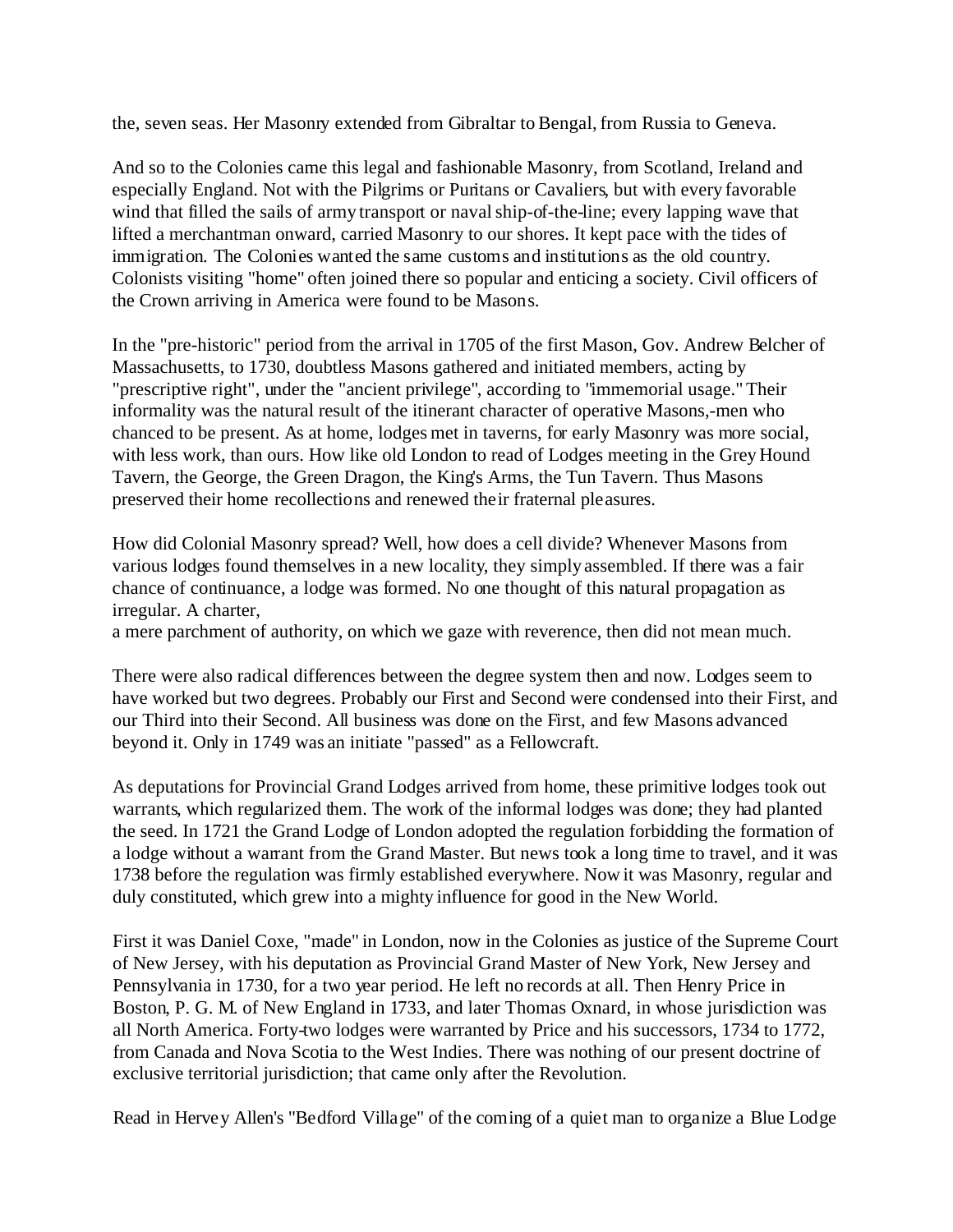in Western Pennsylvania. Into the chaos and hostility of the frontier, with him, came a sense of order, of the superiority of the mental and moral in man over the physical-that pressing and dangerous physical world amid which the pioneer spent all his days. Masonry was the church spire of his spiritual building. Only the good men joined, not many, but the best-men who had a stake in the town, who were peaceful and decent citizens, who encouraged each other to do the right thing, and acted together to check the rough and irresponsible element. Solid, thinking men found their hard-won property safer, and the community tended to prosper. All but the wild and the wastrels, and Masonry was never for them. Small wonder the Mason who came to build and install the new lodge deserved the name of "Worshipful." And it is amazing that in such a wide territory as the Colonies, with communications so rare, with access to so few printed authorities, American Masonry should have kept the Ancient Landmarks as faithfully as it did.

The documents of the time are scanty, but the men who joined the ranks of Masonry were leaders; and it may be possible to trace the Masonic influence by a study of their careers. Of them let us choose two. A greater contrast in inheritance, abilities and deeds could not be found. George Washington was from the South, Benjamin Franklin the North. One was a country boy, the other always of the city. One a man of battles, the other of diplomacy and peace. The greatest achievements of these two were separated by thousands of miles of ocean. One was supreme in the Colonies; he never left America except for a short, boyhood trip to the Barbadoes. The other helped guide our destiny on two continents and in three nations, and was the greatest diplomat of his age. Yet they were one in spirit, worked for the same great cause, and had taken the same obligations before the altar of Masonry.

Washington's Masonic history, as we know, is brief. On 4 November 1752 he was made an Entered Apprentice in Fredericksburg Lodge in His Majesty's most loyal Colony of Virginia, and raised the following August. This probably was. an informal lodge, for the first record of a charter is 21 July 1758, from the Grand Lodge of Scotland. Here he held active membership until death. Like many Virginians, he held dual membership; he was also a member of Alexandria Lodge No. 22, of which he was designated the first Master. He served his term and was reelected, 1788-9: For twenty-five years his Masonic life is all but lost. We know he visited some lodges of the line during the Revolution. He was held in such great esteem that in 1780 came a movement to create him Grand Master for the United States, but this was never pushed to completion. In 1788, when he was inaugurated our first President in New **York, the** Grand Master of the State, Chancellor Livingston, administered the oath on a Masonic Bible taken from St. John's Lodge. As President, besides being Master of Alexandria Lodge No. 22 for two terms, he laid the cornerstone of, the new capitol in Washington with Masonic ceremonies. When he came to the end, it was with Masonic ceremonies, following the Episcopal service, that his ashes were committed. The last words spoken over his bier were by the brethren of his Lodge, "So mote it be. Amen."

Brief, for a record? Yes, indeed. But let us not overlook the collateral evidence of Masonic influence. We need no more than mention the constant use of Masonic expressions in Washington's letters and speeches. The more important fact is the long list of great Masonic names in all the Colonies who were his associates, the members of the Committees of Safety and of Correspondence, the majority of the Major-Generals and of the Signers of the Declaration, individuals like Paul Revere; well, let us stop the inexhaustible list. Where all other means of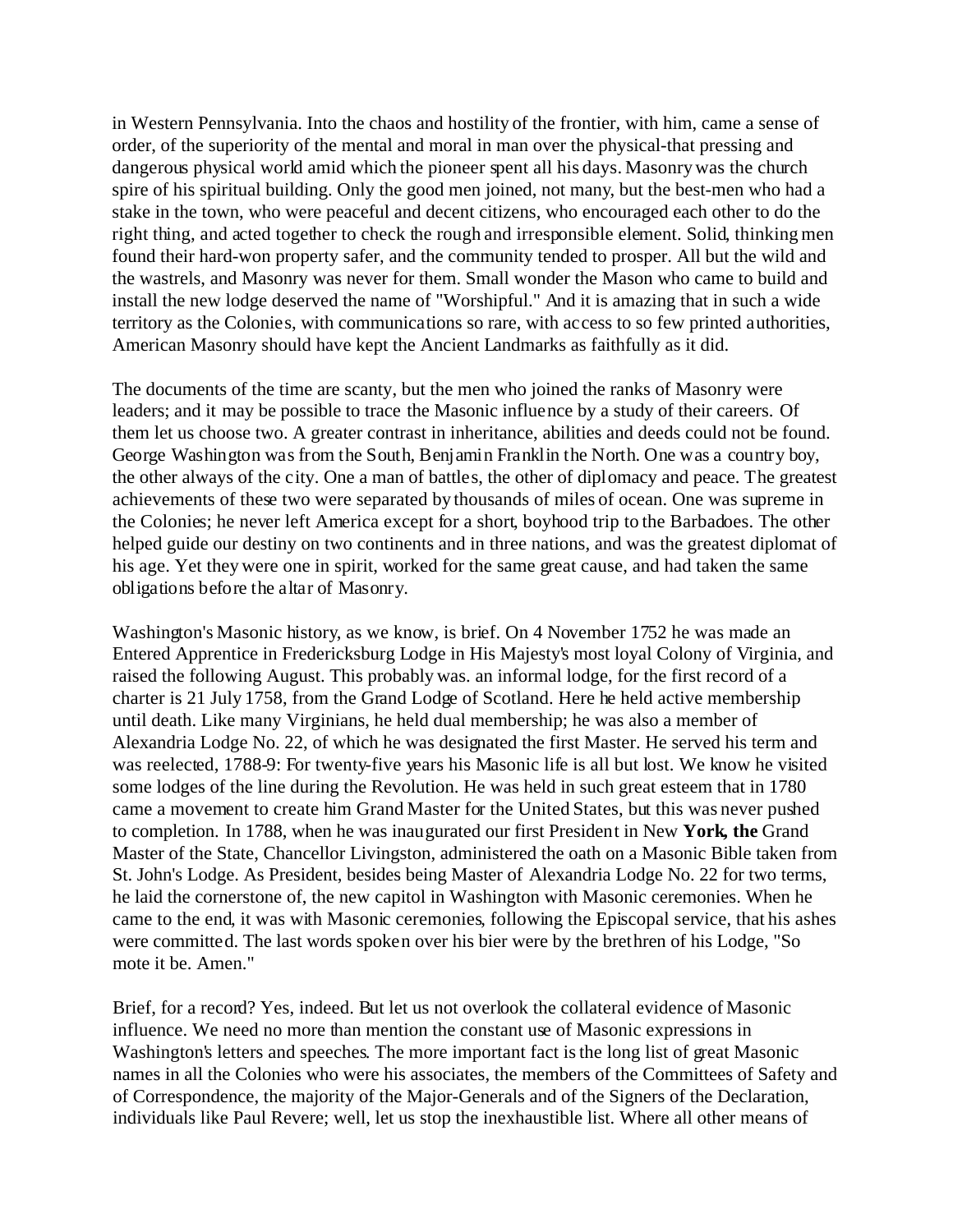testing failed, it was in Masonic lodges men found acquaintance that ripened into friendship and trust, and finally into selected leadership, throughout the length of the land!

Franklin's Masonic career was much more in the public eye. Initiated in 1731 in St. John's Lodge, Philadelphia, which was unchartered at the time, he soon became Provincial Grand Master in 1784; and then turned to the publishing of the first Masonic book in America, a reprint of Anderson's "Constitutions" of 1723. That from its wide sale must have been a lucrative undertaking. Again in 1749 he was Provincial Grand Master, and as such visited the Grand Lodge of England' in 1760. Later in France he became Master in 1782 of the Lodge of the Nine Sisters, honorary member in 1785 of the Lodge of Good Friends at Rouen, and Master of the Royal Lodge of the Commanders of the Temple for the Orient of Carcasonne.

Strangely enough, a Masonic Lodge in Paris, which Washington never even visited, did most for him and for the cause he espoused. This Lodge was not even constituted until 1776, when our Revolution was already a year old. But the ten men who founded it were unconsciously preparing the way for the work in France of Washington's greatest associate.

Can we picture Franklin in Paris? They exclaim over him that he is white! People thought everyone in the Colonies was an Indian. And they call him the "Bostonian", for the ships from Boston were known in every port. He dresses so plainly in his Quaker garb, acts so simply, looks so cleans contrast to the nobles that surround the King, with their laces and ruffles, their powder and perfumery. This last might puzzle us of the present day for a time, until we remember that, after all, Franklin's period was before the days of open plumbing. France of the 1700's belonged still to the soapless centuries. And to his great delight, this Past Provincial Grand Master finds the King and most of the Ministers are Masons; with them he is doubly accredited, and so he works among them from the top downward.

Then to the countryside among the people, where this printer, who always kept his feet on the ground, finds himself at home with the small town editors. They too are Masons, taking their cue from the Crown. Here, Franklin works from the bottom upward, and for the first time in history

America begins to get a good press.

But the Masonic Lodge he joined in Paris; that was magnificent) Never was a Lodge whose membership was so limited. The by-laws said every candidate had to be "endowed with some talent in art or science, and give public and satisfactory proof of such talent." Its very name was suggestive, "Lodge of the Nine Sisters"-and who were they but the Muses? Here belonged all the savants of the Ancien Regime, the greatest artists and scientists and statesmen. When Virginia desired a statue of Washington done from life, they searched the world over for the greatest living sculptor and found him among the members of this Lodge, Jean Antoine Houdon. There entered this Lodge as a candidate, leaning on the arm of Franklin, the father of the French Revolution himself, the great philosopher Voltaire! And there came a distinguished Masonic visitor to its doors, a member of St. Bernard Lodge No. 122, Kilwinning, Kirkcudbright, Scotland, one John Paul Jonesl Out of these associations came Franklin's triumph. These were the men Franklin wanted to meet. They acclaimed him and sought to help his cause. To influence French opinion in favor of America they drew cartoons for his press articles, coined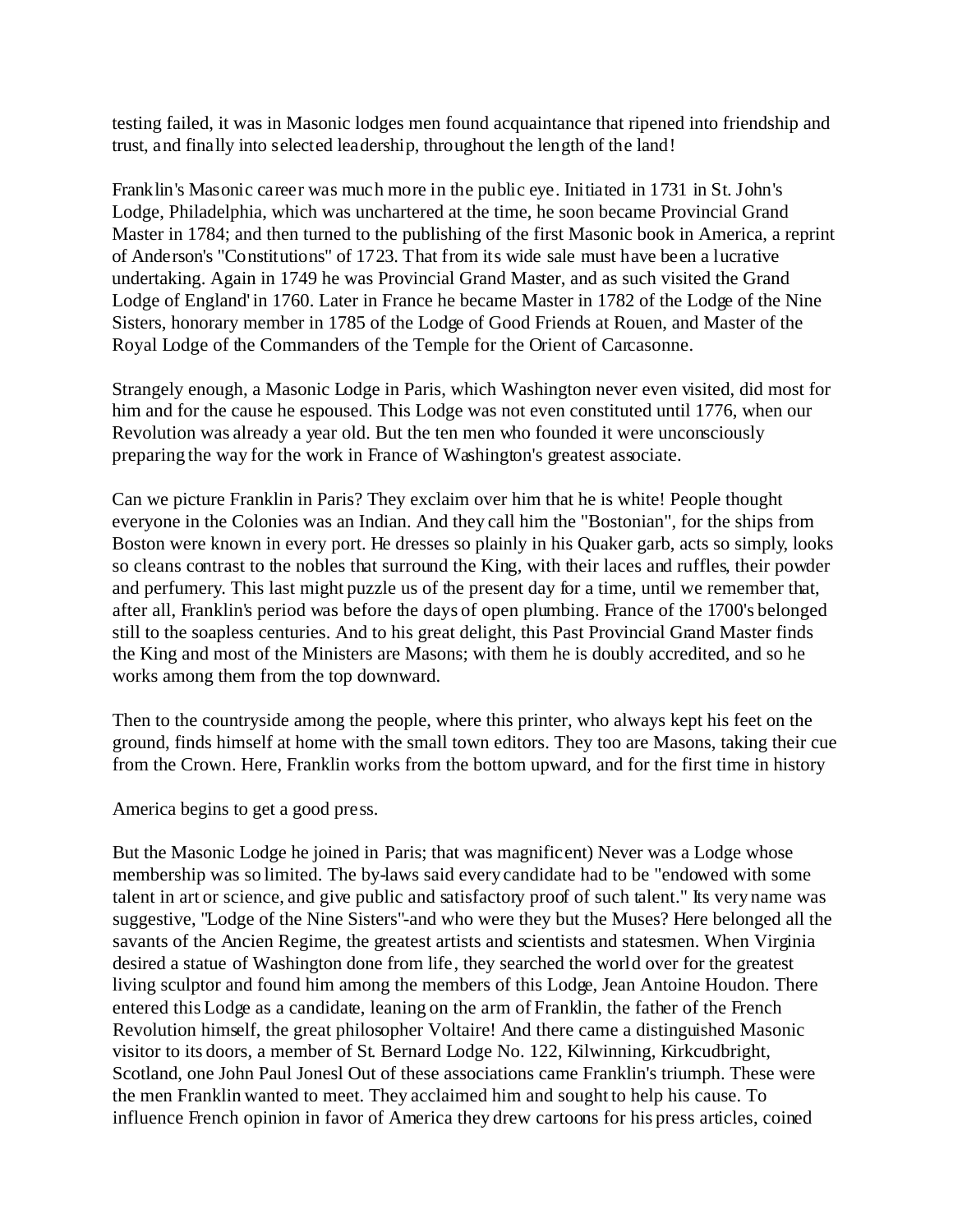him slogans and epigrams, and quoted them abroad. A great historian, Prof. Bernard Fay, states that next to the native ingenuity of the man, it was to masonry Franklin owed his ultimate success-French recognition of the United States, and an alliance. One hundred- and sixty odd, years ago he went abroad to sell bonds to finance the fighting chance which was then the only asset of our government. He sold \$11,710,000 in France and Holland-the one and only salesman in our First Bond Drive: He it was who sent gold overseas to pay Washington's soldiers, troops to fight under Lafayette, and that French fleet under DeGrasse that came sailing up over the Virginia horizon at Yorktown to cut off the escape of Cornwallis. The French did not win Washington's Revolution. They ended ill

But after the war there befell, under the Articles of Confederation, what Prof. Charming calls, "Four Years of Confusion." Thirteen sovereign states then existed, with no overall power to insure such things as payment of taxes, levy of recruits for the army, or regulation of foreign commerce. A unanimous vote was required, and imagine thirteen states seeing eye to eyel It almost never happened. Each levied tariffs against the rest. The large states with ports of entry penalized shippers from the small states. Connecticut, for instance, was at the mercy of Massachusetts and New York, whose ports it used, and in its own language was "between the hawk and the buzzard." New Jersey felt it was "a cask tapped at both ends." In these days when we mail a letter or ship goods from Washington to Florida without let or hindrance, it is difficult to imagine how hostile two States could become. When John Adams appeared in London in 1785 as the accredited minister from the United States at the Court of St. James, the British Foreign Minister at first refused to treat with him, demanding the presence of not one but thirteen ambassadors, one for each of these sovereign Statesl Thomas Paine wrote, ."The continental belt was too loosely buckled." Said Pelatiah Webster, "Thirteen staves and ne'er a hoop will not make a barrel."

What could be done? What part could men like Washington and Franklin play? And would there be a chance for the tenets of Masonry to be of help? Perhaps even in the Constitutional Convention of May-September 1787, we may be able to say, with Robinson Crusoe, "I saw a footprint in the sand." We may not see the presence of Masonry face to face, but internal evidence will reveal its force at work for union.

May we quote from Washington's Diary, Sunday, 13 May 1787? He is almost at Philadelphia-"At Gray's Ferry the city light horse met me, escorted me in by the Artillery's officers, who stood arranged and saluted as I passed. Waited on the President, Dr. Franklin, as soon as I got to town. On my arrival the bells were chimed." Three significant sentencesl Washington was the idol of his soldiers, for his long record of honor and generosity in dealing with the military. Of course the bells rang-a nation trusted himl And the first official act of Washington, a Mason, was to call on Dr. Franklin, an active and experienced Mason, and the two most influential men in the country sat down to chart their course.

There gathered in Convention a brilliant company. Two major plans for a new government were presented, one from Virginia for the large states, and one from New Jersey for the small. On every question their ideas clashed, and only compromise could allow progress to be made. This field of adjustment and accommodation was peculiarly that of Franklin. Every day during that hot and muggy summer they struggled, and adjourned for tea or dinner in small groups, where no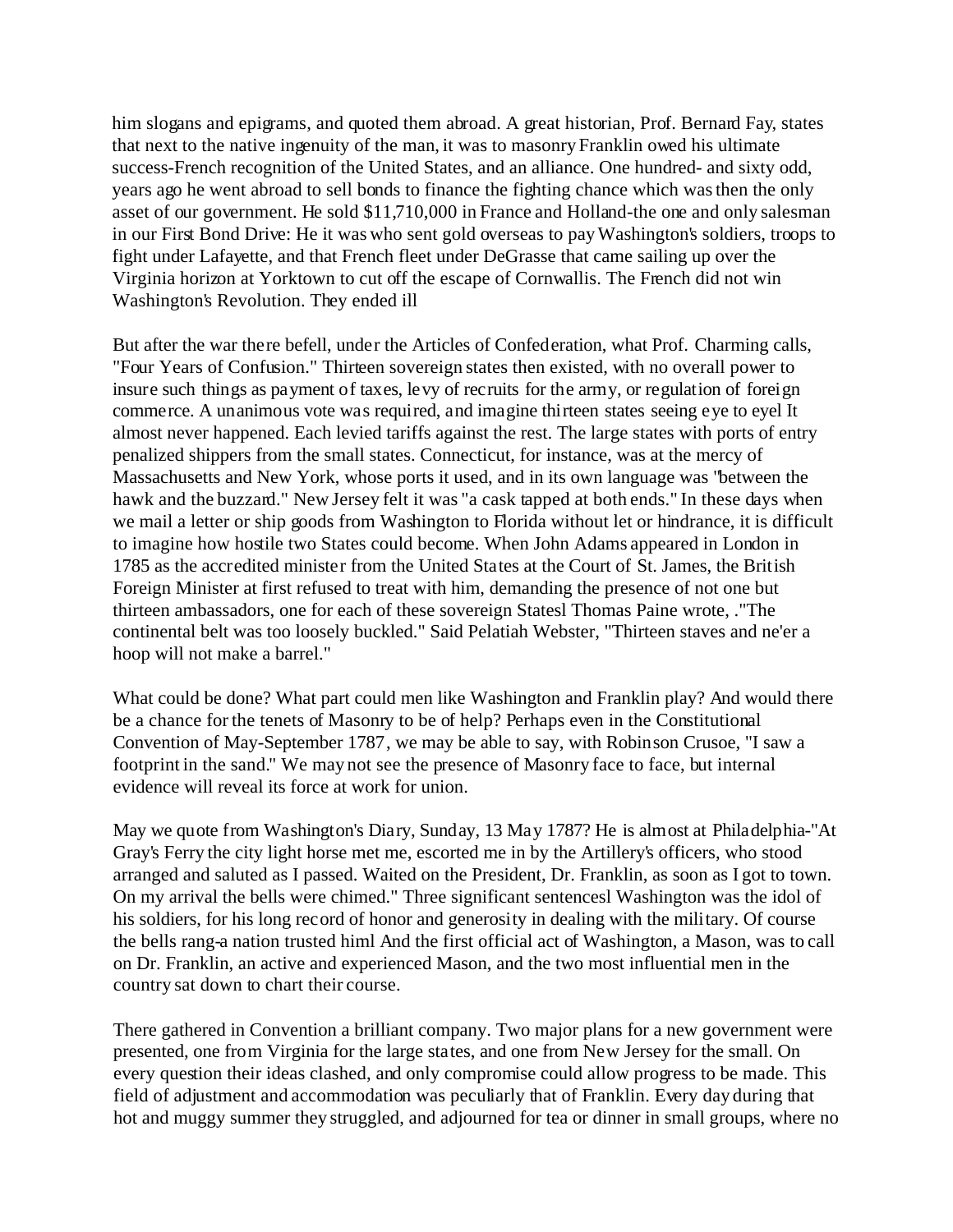doubt compromises were suggested for formal adoption next day. Washington presided, and spoke but once; but we may be sure that his carefulness of judgment and rigid determination for success were prominent in these outside meetings. Letters from delegates tell how they looked to him for advice. Wrote Gouverneur Morris of Pennsylvania, "Washington would pretty soon leave us if we did not do this." Prof. Farrand tells us that, "Washington's influence, however it may have been exerted, was important and perhaps decisive in determining results within the federal convention itself."

No single question troubled them more than the Executive. The office of President seems so natural to us now, it is hard to realize their fears of a strong position. But they had, just fought a war to get rid of a king, and they did not propose a successor. On the other hand, the Confederation had shown the miseries flowing from the want of a central power. What to grant and what to withhold disturbed them from the start until the very end. This Presidential office was a new and all important feature; the delegates felt they had to go to the people for his election. And if they did, how keep the large and populous States from having the advantage? So difficult was the question that on 10 July 1787 Washington wrote to Hamilton, "When I refer to the state of the councils which prevailed at the period when you left this city, and add that they are now, if possible, in a worse train than ever, you will find but little ground on which the hope of a great establishment can be formed. In a word, I almost despair of seeing a favorable issue to the proceedings of our convention and do therefore repent my agency in the business."

And now may we turn from recorded history to see how, in all probability, this great question was settled? Of course it's an hypothesis only, or a guess; shrewd, let us hope, or a dream, if you like. But let us try Washington's Diary gives us some clues. On Friday, 1 June, he wrote, "Attending in Convention and nothing being suffered to transpire, no minutes of the proceedings has been, or will be inserted in this diary." Generally speaking, no records were kept. They were burned by order of the Convention. The Diary never mentions Washington's personal feelings or beliefs, nor do his letters. We have to imagine those. During the Convention the majority of entries in his Diary read briefly indeed. Here is one that occurs several times. "In Convention. Dined at the President's, (Doctr. Franklin's) and drank Tea there." In such outside meetings, among a selected few, undoubtedly compromises were made and agreements reached.

And so, tonight, let us join a company who have been invited to dine at Dr. Franklin's home. We walk slowly in the warm summer evening to Franklin Court, down near the Delaware River. Only three or four blocks away we pass the Masonic Lodge. Indeed, of the fifty-five delegates, somewhere between twenty and thirty-two we know are Masons. Delegates from at least nine of the states, of the twelve represented, are Masons; and among them five who are, or have been, Grand Masters, and two who are destined to hold that office. From these Dr. Franklin has chosen his guests.

His house is large, formed of three dwellings joined together, and we pass into the delightful garden where Dr. Franklin awaits us, amply supported by cooling drinks. It is an interesting company we find-few men, but influential; some are from the large states, some the small. Tonight Dr. Franklin hopes to solve this question of the powers of the President.

We meet Dr. David Brearly, 46, Chief Justice of New Jersey, and its first Grand Master; from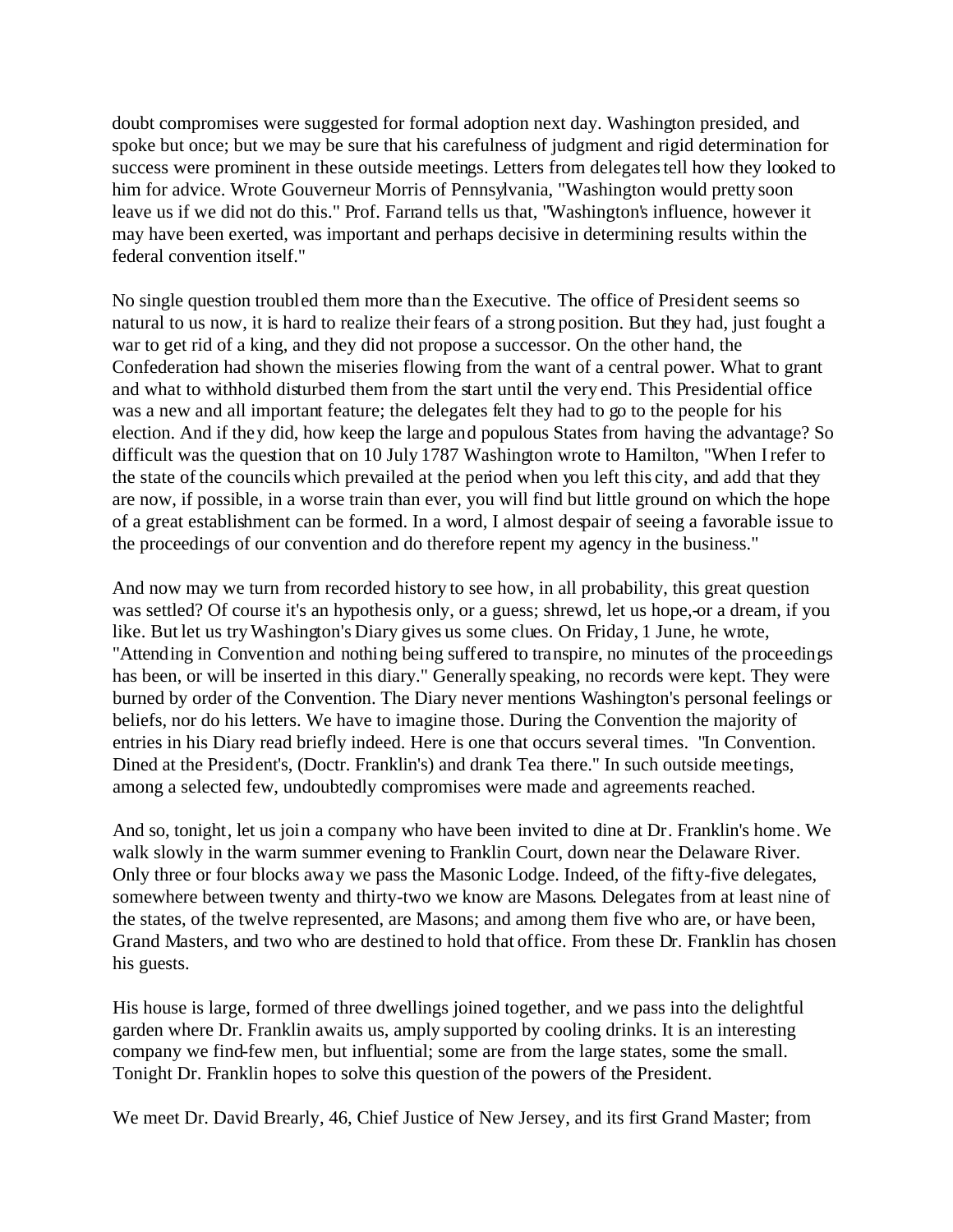Delaware Mr. Gunning Bedford, Jr., a Colonel in the army, and now a lawyer, later to be Delaware's first Grand Master. From, Connecticut, last of the small states at his dinner, Dr. Franklin has invited Roger Sherman, 66. He is tall and awkward as a Connecticut Yankee; first a shoemaker, a writer of almanacs, a student self-taught, he has made himself a lawyer, Mayor of New Haven, Treasurer of Yale College. They say of him, "He is as hard to take in as an eel." His Lodge is said to be Hiram Lodge No. 1, chartered 1750, where due guard and sign are given with but one hand. From New York has come Mr. Hamilton, one of the smallest men physically, but intellectually one of the greatest, of the entire Convention. He is somewhat arrogant and overbearing in his manner, to be sure, but this we pass over, to admire his ability and originality.

With General Washington and our host we join the others at the welcome call to dinner. In France, Dr. Franklin has learned the art of dining. His table has a courtly elegance, with its great ham, his favorite meat pie, and a planked shad, fresh from the Delaware. From Germantown, where farms are kept so beautifully they look like other men's gardens, he has had sent in the freshest of vegetables. Always there are four kinds of fruit at his dinners, with French wines, and another, his favorite, from Spain. Always, too, three European waters good for the gout or the stone, from which he has been suffering. And as we eat, we listen to Dr. Franklin's stories of Europe, told as only the greatest raconteur of the age can tell them.

After dinner we follow our host-he stops to show us the first electric bell, which, upon his departure for England his faithful wife disconnected because "It sounded so ghostly"-to enter the most remarkable room in the New World. It holds, for the States, an almost fantastic number of books. This is his library, which he built just to spend the remainder of his days in comfort. As he shows us one or two books, we note his odd-looking glasses; they are the first bifocals, and someone mentions they seem designed to let him see clearly both current events and the faraway land of the futurel And there is his jeweled portrait of Louis XVI of France, a Mason. We ask how many diamonds surround it; there are four hundred and eighty-three. He starts, for our comfort, the first electric fan; and shows how he can reach any book from a chair, using his long, mechanical arm. On a table are all his Masonic souvenirs from France; he saved none from England, but all the notices, invitations, decorations, etc., from France are here for us to see.

When our tour of inspection of the room is over, Dr. Franklin casually mentions the doings of the Convention and the matter of the new Presidency. Suppose an Executive were created with strong powers, but for only a four year term, and always subject to impeachment? Would that not give the needed strength to the Presidency, but with suitable checks? Next, why not an Electoral College, which would probably fail to agree, and so throw the election into a House where each state had but one vote? Would that not be fair to both large and small states?

His words start a hum of quiet and approving whispers; the negotiation is well on its way. But everyone waits for General Washington to speak. Who knows what is passing through his mind? Is it- not possible he recalls words he uses habitually in his letters, "that cement which unites us?" Among men who are delegates and Masons he urges, on fraternal as well as on political grounds, the cement of agreement to prevent dissolution and anarchy. Perhaps here first he uses the very words: "Let us raise a standard to which the wise and honest can repair; the event is in the hand of God." With his approval, there is a universal sigh of relief. Both sides are much pleased; the evening ends on a high tone. As we go to our lodgings, large and small state